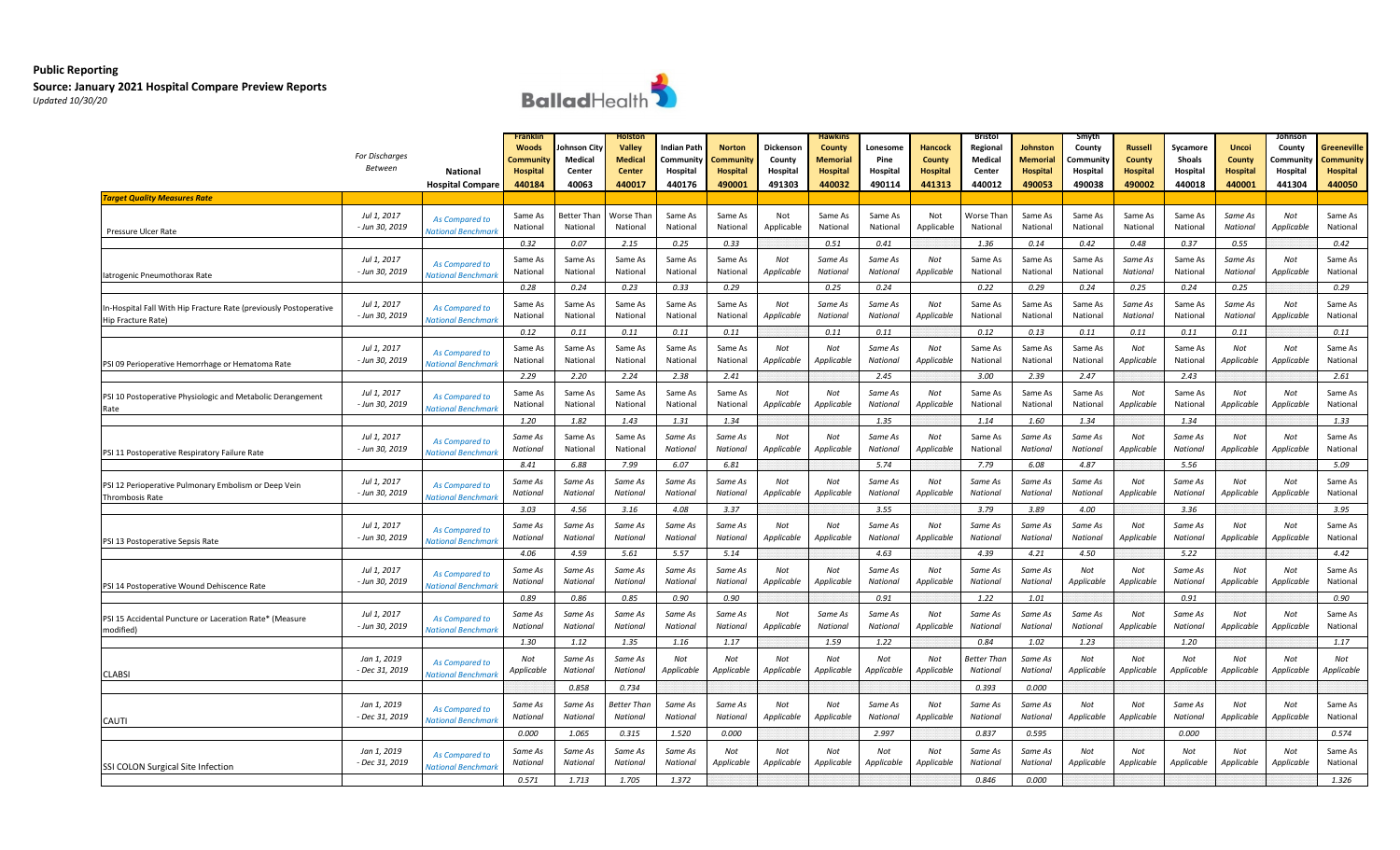

|                                                                                                                                | For Discharges<br><b>Between</b> | <b>National</b><br><b>Hospital Compare</b>        | <b>Franklin</b><br><b>Woods</b><br>Community<br><b>Hospital</b><br>440184 | ohnson City<br>Medical<br>Center<br>40063 | Holstor<br>Valley<br><b>Medical</b><br><b>Center</b><br>440017 | ndian Path<br>Community<br>Hospital<br>440176 | <b>Norton</b><br>`ommunit\<br><b>Hospital</b><br>490001 | Dickenson<br>County<br>Hospital<br>491303 | <b>Hawkins</b><br>County<br>Memorial<br>Hospital<br>440032 | Lonesome<br>Pine<br>Hospital<br>490114 | <b>Hancock</b><br>County<br><b>Hospital</b><br>441313 | <b>Bristol</b><br>Regional<br>Medical<br>Center<br>440012 | Johnston<br>Memorial<br><b>Hospital</b><br>490053 | Smyth<br>County<br>Community<br>Hospital<br>490038 | <b>Russell</b><br>County<br><b>Hospital</b><br>490002 | Sycamore<br><b>Shoals</b><br>Hospital<br>440018 | <b>Uncoi</b><br>County<br>Hospital<br>440001 | Johnson<br>County<br>Community<br>Hospital<br>441304 | Greeneville<br>Community<br>Hospital<br>440050 |
|--------------------------------------------------------------------------------------------------------------------------------|----------------------------------|---------------------------------------------------|---------------------------------------------------------------------------|-------------------------------------------|----------------------------------------------------------------|-----------------------------------------------|---------------------------------------------------------|-------------------------------------------|------------------------------------------------------------|----------------------------------------|-------------------------------------------------------|-----------------------------------------------------------|---------------------------------------------------|----------------------------------------------------|-------------------------------------------------------|-------------------------------------------------|----------------------------------------------|------------------------------------------------------|------------------------------------------------|
| SSI HYST Surgical Site Infection                                                                                               | Jan 1, 2019<br>- Dec 31, 2019    | As Compared to<br><b>Vational Benchman</b>        | Same As<br>National                                                       | Not<br>Applicable                         | Same As<br>National                                            | Not<br>Applicable                             | Not<br>Applicable                                       | Not<br>Applicable                         | Not<br>Applicable                                          | Not<br>Applicable                      | Not<br>Applicable                                     | Not<br>Applicable                                         | Not<br>Applicable                                 | Not<br>Applicable                                  | Not<br>Applicable                                     | Not<br>Applicable                               | Not<br>Applicable                            | Not<br>Applicable                                    | Not<br>Applicable                              |
| <b>MRSA</b>                                                                                                                    | Jan 1, 2019<br>- Dec 31, 2019    | As Compared to<br><b>Vational Benchman</b>        | 0.000<br>Same As<br>National                                              | Same As<br>National                       | 1.116<br>Same As<br>National                                   | Same As<br>National                           | Not<br>Applicable                                       | Not<br>Applicable                         | Not<br>Applicable                                          | Not<br>Applicable                      | Not<br>Applicable                                     | Same As<br>National                                       | Same As<br>National                               | Not<br>Applicable                                  | Not<br>Applicable                                     | Not<br>Applicable                               | Not<br>Applicable                            | Not<br>Applicable                                    | Not<br>Applicable                              |
|                                                                                                                                |                                  |                                                   | 0.000                                                                     | 0.943                                     | 0.820                                                          | 0.000                                         |                                                         |                                           |                                                            |                                        |                                                       | 0.957                                                     | 0.708                                             |                                                    |                                                       |                                                 |                                              |                                                      |                                                |
| <b>CDIFF</b>                                                                                                                   | Jan 1, 2019<br>- Dec 31, 2019    | <b>As Compared to</b><br><b>Iational Benchmar</b> | Same As<br>National                                                       | Better Than<br>National                   | Better Than<br>National                                        | Same As<br>National                           | Same As<br>National                                     | Not<br>Applicable                         | Same As<br>National                                        | Same As<br>National                    | Not<br>Applicable                                     | Better Than<br>National                                   | Better than<br>National                           | Same As<br>National                                | Same As<br>National                                   | Same As<br>National                             | Not<br>Applicable                            | Not<br>Applicable                                    | Same As<br>National                            |
|                                                                                                                                |                                  |                                                   | 0.624                                                                     | 0.464                                     | 0.624                                                          | 0.762                                         | 0.755                                                   |                                           | 0.739                                                      | 0.648                                  |                                                       | 0.659                                                     | 0.405                                             | 0.571                                              | 0.000                                                 | 0.596                                           |                                              |                                                      | 0.343                                          |
| <b>General Information-Structural Measures</b><br>OP12 HIT Ability electronically receive lab results                          | Jan 1, 20118 - Dec<br>31, 2018   | <b>Survey Question</b>                            | Yes                                                                       | Yes                                       | Yes                                                            | Yes                                           | Yes                                                     | Yes                                       | Yes                                                        | Yes                                    | Yes                                                   | Yes                                                       | Yes                                               | Yes                                                | Yes                                                   | Yes                                             | Yes                                          | Yes                                                  | Yes                                            |
| OP17 Tracking Clinical Results Between Visits                                                                                  | Jan 1, 20118 - Dec<br>31, 2018   | <b>Survey Question</b>                            | Yes                                                                       | Yes                                       | Yes                                                            | Yes                                           | Yes                                                     | Yes                                       | Yes                                                        | Yes                                    | Yes                                                   | Yes                                                       | Yes                                               | Yes                                                | Yes                                                   | Yes                                             | Yes                                          | Yes                                                  | Yes                                            |
| <b>Survey of Patient's Experiences - Hospital Consumer Assessment</b><br>of Healthcare Providers and Systems Survey (HCAHPS) % |                                  |                                                   |                                                                           |                                           |                                                                |                                               |                                                         |                                           |                                                            |                                        |                                                       |                                                           |                                                   |                                                    |                                                       |                                                 |                                              |                                                      |                                                |
| HCOMP1A P Patients who reported that their nurses "Always"<br>communicated well                                                | Jan 1, 2019<br>- Dec 31, 2019    | 81                                                | 79                                                                        | 73                                        | 74                                                             | 77                                            | 83                                                      | <b>Not</b><br><b>Applicable</b>           | 84                                                         | 79                                     | <b>Not</b><br><b>Applicable</b>                       | 77                                                        | 78                                                | 88                                                 | 91                                                    | 81                                              | 86                                           | Not<br>Applicable                                    | 74                                             |
| <b>Category Star Rating</b>                                                                                                    |                                  |                                                   | ***                                                                       | ★★                                        | ★★                                                             | ***                                           | ****                                                    |                                           | ****                                                       | ***                                    |                                                       | ***                                                       | ***                                               | ****                                               | too few srvys                                         | ****                                            | too few srvys                                |                                                      | $\star\star$                                   |
| HCOMP1U P Patients who reported that their nurses "Usually'<br>communicated well                                               | Jan 1, 2019<br>- Dec 31, 2019    | 15                                                | 17                                                                        | 19                                        | 18                                                             | 18                                            | 15                                                      | Not<br>Applicable                         | 11                                                         | 17                                     | Not<br>Applicable                                     | 16                                                        | 17                                                | 10                                                 | 8                                                     | 16                                              | 9                                            | Not<br>Applicable                                    | 19                                             |
| HCOMP1 SNP Patients who reported that their nurses<br>"Sometimes" or "Never" communicated well                                 | Jan 1, 2019<br>Dec 31, 2019      | $\Delta$                                          | $\overline{4}$                                                            | 8                                         | 8                                                              | -5                                            | 2                                                       | Not<br>Applicable                         | -5                                                         | $\overline{a}$                         | Not<br>Applicable                                     | - 7                                                       | -5                                                | $\overline{2}$                                     | 1                                                     | $\overline{\mathbf{3}}$                         | - 5                                          | Not<br>Applicable                                    | $\overline{7}$                                 |
| HCOMP2A P Patients who reported that their doctors "Always"<br>communicated well                                               | Jan 1, 2019                      | 82                                                | 80                                                                        | 74                                        | 77                                                             | 81                                            | 84                                                      | Not                                       | 87                                                         | 84                                     | Not                                                   | 77                                                        | 77                                                | 90                                                 | 86                                                    | 82                                              | 84                                           | Not                                                  | 76                                             |
| <b>Category Star Rating</b>                                                                                                    | - Dec 31, 2019                   |                                                   | ★★★                                                                       | ★★                                        | ★★                                                             | ***                                           | ****                                                    | <b>Applicable</b>                         | ★★★★                                                       | ****                                   | <b>Applicable</b>                                     | **                                                        | ***                                               | ****                                               | too few srvys                                         | ★★★                                             | too few srvys                                | <b>Applicable</b>                                    | $\star\star$                                   |
| HCOMP2U P Patients who reported that their doctors "Usually"                                                                   | Jan 1, 2019                      | 14                                                | 14                                                                        | 20                                        | 16                                                             | 13                                            | 14                                                      | Not                                       | q                                                          | 12                                     | Not                                                   | 16                                                        | 18                                                | 8                                                  | 10                                                    | 12                                              | 9                                            | Not                                                  | 17                                             |
| communicated well<br>HCOMP2 SNP Patients who reported that their doctors                                                       | Dec 31, 2019<br>Jan 1, 2019      | $\overline{a}$                                    | 6                                                                         | 6                                         | $\overline{7}$                                                 | -6                                            |                                                         | Applicable<br>Not                         |                                                            | $\overline{4}$                         | Applicable<br>Not                                     | $\overline{7}$                                            | 5                                                 | $\overline{2}$                                     | $\overline{a}$                                        | 6                                               | $\overline{7}$                               | Applicable<br>Not                                    | $\overline{7}$                                 |
| "Sometimes" or "Never" communicated well                                                                                       | Dec 31, 2019                     |                                                   |                                                                           |                                           |                                                                |                                               | 2                                                       | Applicable                                |                                                            |                                        | Applicable                                            |                                                           |                                                   |                                                    |                                                       |                                                 |                                              | Applicable                                           |                                                |
| HCOMP3A P Patients who reported that they "Always" received<br>help as soon as they wanted                                     | Jan 1, 2019<br>- Dec 31, 2019    | 70                                                | 65                                                                        | 60                                        | 61                                                             | 58                                            | 74                                                      | Not<br><b>Applicable</b>                  | 82                                                         | 79                                     | Not<br><b>Applicable</b>                              | 65                                                        | 57                                                | 77                                                 | 86                                                    | 70                                              | 85                                           | Not<br>Applicable                                    | 66                                             |
| <b>Category Star Rating</b>                                                                                                    |                                  |                                                   | ★★★                                                                       | $\star\star$                              | ★★                                                             | ★★                                            | ****                                                    |                                           | ****                                                       | ****                                   |                                                       | ***                                                       | ★★                                                | ****                                               | too few srvys                                         | ★★★★                                            | too few srvys                                |                                                      | ***                                            |
| HCOMP3U P Patients who reported that they "Usually" received<br>help as soon as they wanted                                    | Jan 1, 2019<br>Dec 31, 2019      | 22                                                | 25                                                                        | 26                                        | 24                                                             | 30                                            | 19                                                      | Not<br>Applicable                         | 16                                                         | 16                                     | Not<br>Applicable                                     | 23                                                        | 29                                                | 20                                                 | 10                                                    | 25                                              |                                              | Not<br>Applicable                                    | 24                                             |
| HCOMP3 SNP Patients who reported that they "Sometimes" or<br>"Never" received help as soon as they wanted                      | Jan 1, 2019<br>- Dec 31, 2019    | 8                                                 | 10                                                                        | 14                                        | 15                                                             | 12                                            | $\overline{7}$                                          | Not<br>pplicable                          | $\overline{2}$                                             | 5                                      | Not<br>Annlicable                                     | 12                                                        | 14                                                | $\overline{\mathbf{3}}$                            | $\overline{a}$                                        | 5                                               | 8                                            | Not<br>Applicable                                    | 10                                             |
| HCOMP4A P Patients who reported that staff "Always" talked to<br>them about how much pain they had.                            |                                  |                                                   |                                                                           |                                           |                                                                |                                               |                                                         | Not<br><b>Applicable</b>                  |                                                            |                                        | Not<br><b>Applicable</b>                              |                                                           |                                                   |                                                    |                                                       |                                                 |                                              |                                                      |                                                |
| <b>Category Star Rating</b><br>HCOMP4U P Patients who reported that staff "Usually" talked to                                  |                                  |                                                   |                                                                           |                                           |                                                                |                                               |                                                         |                                           |                                                            |                                        |                                                       |                                                           |                                                   |                                                    |                                                       |                                                 |                                              |                                                      |                                                |
| them about how much pain they had.                                                                                             |                                  |                                                   |                                                                           |                                           |                                                                |                                               |                                                         | Not<br>Applicable                         |                                                            |                                        | Not<br>Applicable                                     |                                                           |                                                   |                                                    |                                                       |                                                 |                                              |                                                      |                                                |
| HCOMP4 SNP Patients who reported that their pain was<br>"Sometimes" or "Never" well controlled                                 |                                  |                                                   |                                                                           |                                           |                                                                |                                               |                                                         | Not<br>Applicable                         |                                                            |                                        | Not<br>Applicable                                     |                                                           |                                                   |                                                    |                                                       |                                                 |                                              |                                                      |                                                |
| HCOMP5U P Patients who reported that staff "Always"<br>explained about medicines before giving it to them                      | Jan 1, 2019                      | 66                                                | 64                                                                        | 56                                        | 60                                                             | 59                                            | 69                                                      | <b>Not</b>                                | 69                                                         | 67                                     | <b>Not</b>                                            | 65                                                        | 56                                                | 73                                                 | 68                                                    | 64                                              | 72                                           | Not                                                  | 59                                             |
| <b>Category Star Rating</b>                                                                                                    | - Dec 31, 2019                   |                                                   | ★★★                                                                       | ★★                                        | $\star\star$                                                   | **                                            | ***                                                     | Applicable                                | ★★★★                                                       | ****                                   | <b>Applicable</b>                                     | ***                                                       | $\star\star$                                      | $\star\star\star$                                  | too few srvys                                         | ***                                             | too few srvys                                | Applicable                                           | $\star\star$                                   |
| HCOMP5U P Patients who reported that staff "Usually" explained<br>about medicines before giving it to them                     | Jan 1, 2019<br>- Dec 31, 2019    | 17                                                | 18                                                                        | 18                                        | 18                                                             | 17                                            | 12                                                      | Not<br>Applicable                         | 17                                                         | 18                                     | Not<br>Applicable                                     | 16                                                        | 22                                                | 12                                                 | 15                                                    | 18                                              | 13                                           | Not<br>Applicable                                    | 20                                             |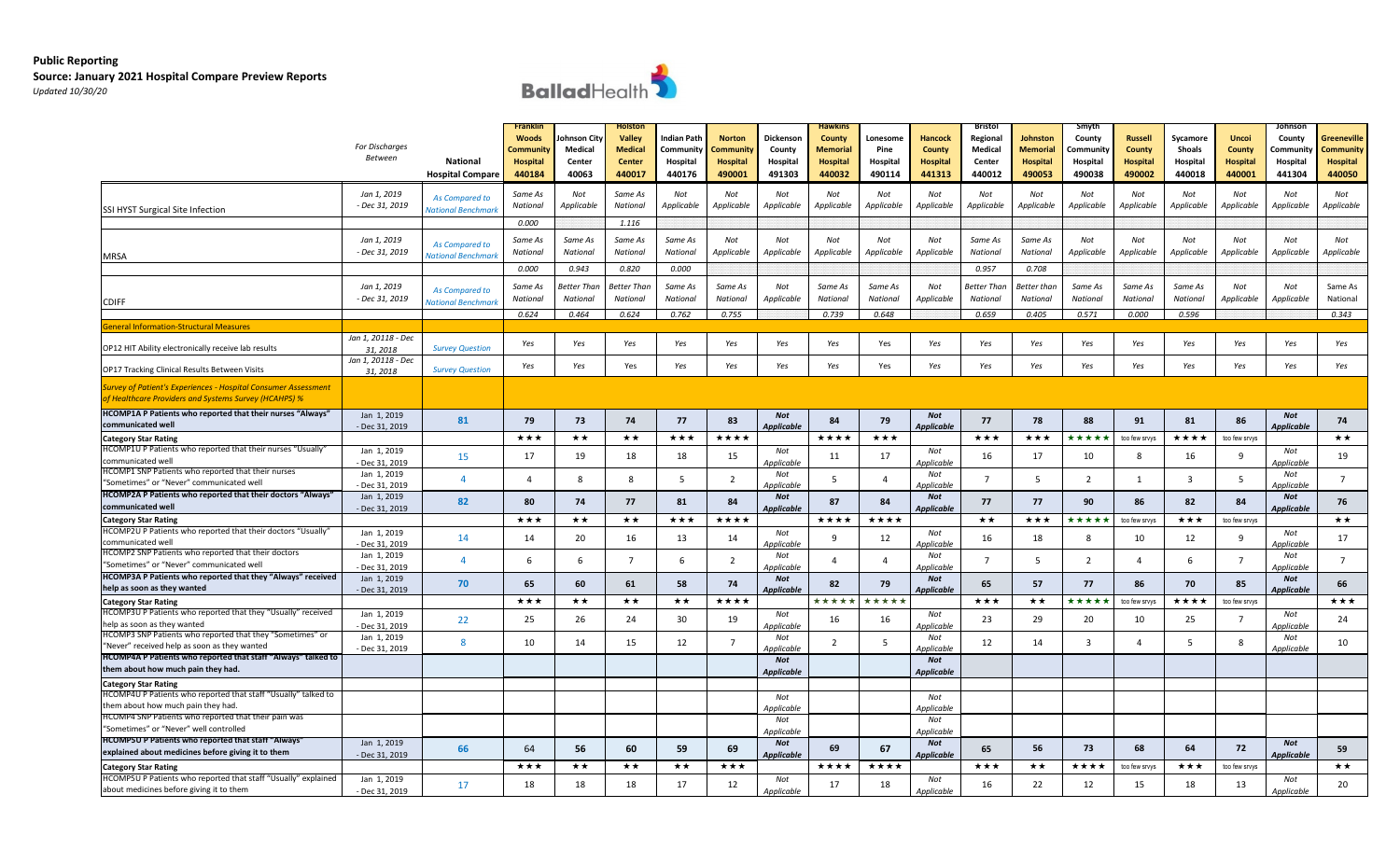

|                                                                                                                            | For Discharges<br>Between     | <b>National</b><br><b>Hospital Compare</b> | <b>Franklir</b><br><b>Woods</b><br>ommunity.<br><b>Hospital</b><br>440184 | ohnson City<br>Medical<br>Center<br>40063 | Hoistor<br>Valley<br>Medical<br><b>Center</b><br>440017 | Indian Path<br>Community<br>Hospital<br>440176 | <b>Norton</b><br>.cmmunit\<br><b>Hospital</b><br>490001 | Dickenson<br>County<br>Hospital<br>491303 | <b>Hawkins</b><br>County<br>Memorial<br><b>Hospital</b><br>440032 | Lonesome<br>Pine<br>Hospital<br>490114 | <b>Hancock</b><br><b>County</b><br>Hospital<br>441313 | Bristol<br>Regional<br>Medical<br>Center<br>440012 | Johnston<br>Memorial<br><b>Hospital</b><br>490053 | Smyth<br>County<br>.cmmunit\<br>Hospital<br>490038 | <b>Russell</b><br>County<br><b>Hospital</b><br>490002 | Sycamore<br>Shoals<br>Hospital<br>440018 | <b>Uncoi</b><br><b>County</b><br><b>Hospital</b><br>440001 | Johnson<br>County<br>Communit:<br>Hospital<br>441304 | Greeneville<br>Community<br>Hospital<br>440050 |
|----------------------------------------------------------------------------------------------------------------------------|-------------------------------|--------------------------------------------|---------------------------------------------------------------------------|-------------------------------------------|---------------------------------------------------------|------------------------------------------------|---------------------------------------------------------|-------------------------------------------|-------------------------------------------------------------------|----------------------------------------|-------------------------------------------------------|----------------------------------------------------|---------------------------------------------------|----------------------------------------------------|-------------------------------------------------------|------------------------------------------|------------------------------------------------------------|------------------------------------------------------|------------------------------------------------|
| HCOMP5 SNP Patients who reported that staff "Sometimes" or<br>"Never" explained about medicines before giving it to them   | Jan 1, 2019<br>- Dec 31, 2019 | 17                                         | 18                                                                        | 26                                        | 22                                                      | 24                                             | 19                                                      | Not<br>Applicable                         | 14                                                                | 15                                     | Not<br>Applicable                                     | 19                                                 | 22                                                | 15                                                 | 17                                                    | 18                                       | 15                                                         | Not<br>Applicable                                    | 21                                             |
| HCLEAN HSPAP Patients who reported that their room and<br>bathroom were "Always" clean                                     | Jan 1, 2019<br>- Dec 31, 2019 | 76                                         | 77                                                                        | 66                                        | 63                                                      | 80                                             | 70                                                      | <b>Not</b><br><b>Applicable</b>           | 82                                                                | - 76                                   | <b>Not</b><br><b>Applicable</b>                       | 63                                                 | 74                                                | 87                                                 | 83                                                    | 82                                       | 87                                                         | Not<br>Applicable                                    | 66                                             |
| <b>Category Star Rating</b>                                                                                                |                               |                                            | ***                                                                       | ★                                         | $\star$                                                 | ★★★★                                           | $\star\star$                                            |                                           | ****                                                              | ★★★                                    |                                                       | $\star$                                            | ★★★                                               | ****                                               | too few srvys                                         | ****                                     | too few srvys                                              |                                                      | $\star$                                        |
| HCLEAN HSPUP Patients who reported that their room and                                                                     | Jan 1, 2019                   | 17                                         | 15                                                                        | 19                                        | 22                                                      | 16                                             | 20                                                      | Not                                       | 14                                                                | 18                                     | Not                                                   | 22                                                 | 17                                                | 10                                                 | 9                                                     | 13                                       | 10                                                         | Not                                                  | 20                                             |
| bathroom were "Usually" clean                                                                                              | Dec 31, 2019                  |                                            |                                                                           |                                           |                                                         |                                                |                                                         | Applicable                                |                                                                   |                                        | Applicable                                            |                                                    |                                                   |                                                    |                                                       |                                          |                                                            | Applicable                                           |                                                |
| HCLEAN HSPSNP Patients who reported that their room and                                                                    | Jan 1, 2019                   | $\overline{7}$                             | 8                                                                         | 15                                        | 15                                                      | $\overline{a}$                                 | 10                                                      | Not                                       | $\Delta$                                                          | 6                                      | Not                                                   | 15                                                 | 9                                                 | $\overline{\mathbf{3}}$                            | 8                                                     | -5                                       | $\overline{\mathbf{3}}$                                    | Not                                                  | 14                                             |
| bathroom were "Sometimes" or "Never" clean                                                                                 | - Dec 31, 2019                |                                            |                                                                           |                                           |                                                         |                                                |                                                         | Applicable                                |                                                                   |                                        | Applicable                                            |                                                    |                                                   |                                                    |                                                       |                                          |                                                            | Anplicable                                           |                                                |
| HQUIETHSP AP Patients who reported that the area around their                                                              | Jan 1, 2019                   | 62                                         | 70                                                                        | 48                                        |                                                         | 59                                             | 63                                                      | <b>Not</b>                                | 73                                                                | 66                                     | <b>Not</b>                                            | 57                                                 | 62                                                | 73                                                 | 71                                                    | 65                                       | 76                                                         | <b>Not</b>                                           | 52                                             |
| room was "Always" quiet at night                                                                                           | - Dec 31, 2019                |                                            | *****                                                                     | $\star$                                   | ★★                                                      | ***                                            | ****                                                    | <b>Applicable</b>                         | ****                                                              | ****                                   | <b>Applicable</b>                                     | ***                                                | ****                                              | ****                                               |                                                       | ★★★★                                     |                                                            | Applicable                                           | $\star\star$                                   |
| <b>Category Star Rating</b><br>HQUIETHSP UP Patients who reported that the area around their                               |                               |                                            |                                                                           |                                           |                                                         |                                                |                                                         |                                           |                                                                   |                                        |                                                       |                                                    |                                                   |                                                    | too few srvys                                         |                                          | too few srvys                                              |                                                      |                                                |
| room was "Usually" quiet at night                                                                                          | Jan 1, 2019<br>Dec 31, 2019   | 29                                         | 25                                                                        | 35                                        | 29                                                      | 32                                             | 33                                                      | Not<br>Applicable                         | 21                                                                | 27                                     | Not<br>Applicable                                     | 31                                                 | 30                                                | 23                                                 | 21                                                    | 28                                       | 18                                                         | Not<br>Applicable                                    | 33                                             |
| HQUIETHSP SNP Patients who reported that the area around their<br>room was "Sometimes" or "Never" quiet at night           | Jan 1, 2019<br>- Dec 31, 2019 | 9                                          | -5                                                                        | 17                                        | 16                                                      | 9                                              | 4                                                       | Not<br>Applicable                         | 6                                                                 | $\overline{7}$                         | Not<br>Applicable                                     | 12                                                 | 8                                                 | $\overline{4}$                                     | 8                                                     | $\overline{7}$                           | 6                                                          | Not<br>Applicable                                    | 15                                             |
| HCOMP6Y P Patients who reported that YES, they were given<br>information about what to do during their recovery at home    | Jan 1, 2019<br>- Dec 31, 2019 | 87                                         | 85                                                                        | 83                                        | 86                                                      | 87                                             | 88                                                      | <b>Not</b><br><b>Applicable</b>           | 88                                                                | 83                                     | Not<br><b>Applicable</b>                              | 86                                                 | 88                                                | 92                                                 | 86                                                    | 84                                       | 87                                                         | Not<br><b>Applicable</b>                             | 85                                             |
| <b>Category Star Rating</b>                                                                                                |                               |                                            | ***                                                                       | $\star\star$                              | ★★★                                                     | ★★★                                            | ★★★                                                     |                                           | ***                                                               | **                                     |                                                       | ***                                                | ★★★                                               | *****                                              | too few srvys                                         | **                                       | too few srvys                                              |                                                      | ★★★                                            |
| HCOMP6N P Patients who reported that NO, they were not given<br>information about what to do during their recovery at home | Jan 1, 2019<br>- Dec 31, 2019 | 13                                         | 15                                                                        | 17                                        | 14                                                      | 13                                             | 12                                                      | Not<br>Applicable                         | 12                                                                | 17                                     | Not<br>Applicable                                     | 14                                                 | 12                                                | -8                                                 | 14                                                    | 16                                       | 13                                                         | Not<br>Applicable                                    | 15                                             |
| HCOMP7SA Patients who "Strongly Agree" they understood<br>their care when they left the hospital                           | Jan 1, 2019<br>- Dec 31, 2019 | 54                                         | 55                                                                        | 45                                        | 49                                                      | 47                                             | 52                                                      | Not<br><b>Applicable</b>                  | 58                                                                | 46                                     | <b>Not</b><br>Applicable                              | 51                                                 | 46                                                | 57                                                 | 55                                                    | 50                                       | 65                                                         | Not<br>Applicable                                    | 50                                             |
| <b>Category Star Rating</b>                                                                                                |                               |                                            | ****                                                                      | ★★                                        | $\star\star$                                            | $\star\star$                                   | ***                                                     |                                           | ★★★★                                                              | $\star\star$                           |                                                       | ***                                                | **                                                | ★★★★                                               | too few srvys                                         | ***                                      | oo few surveys                                             |                                                      | $\star\star$                                   |
| HCOMP7A Patients who "Agree" they understood their care when                                                               | Jan 1, 2019                   |                                            |                                                                           |                                           |                                                         |                                                |                                                         | Not                                       |                                                                   |                                        | Not                                                   |                                                    |                                                   |                                                    |                                                       |                                          |                                                            | Not                                                  |                                                |
| they left the hospital                                                                                                     | - Dec 31, 2019                | 41                                         | 41                                                                        | 46                                        | 45                                                      | 47                                             | 44                                                      | Applicable                                | 38                                                                | 49                                     | Applicable                                            | 43                                                 | 48                                                | 41                                                 | 37                                                    | 44                                       | 28                                                         | Applicable                                           | 44                                             |
| HCOMP7D SD Patients who "Disagree" or "Strongly Disagree"<br>they understood their care when they left the hospital        | Jan 1, 2019<br>- Dec 31, 2019 | -5                                         | $\overline{4}$                                                            | $\mathbf{q}$                              | -6                                                      | -6                                             | $\overline{4}$                                          | Not<br>Applicable                         | 4                                                                 | 5                                      | Not<br>Applicable                                     | 6                                                  | 6                                                 | 2                                                  | 8                                                     | 6                                        | $\overline{7}$                                             | Not<br>Applicable                                    | 6                                              |
| HHSP RATING910 Patients who gave their hospital a rating of 9                                                              | Jan 1, 2019                   |                                            |                                                                           |                                           |                                                         |                                                |                                                         | <b>Not</b>                                |                                                                   |                                        | Not                                                   |                                                    |                                                   |                                                    |                                                       |                                          |                                                            | <b>Not</b>                                           |                                                |
| or 10 on a scale from 0 (lowest) to 10 (highest)                                                                           | - Dec 31, 2019                | 73                                         | 76                                                                        | 58                                        | 63                                                      | 68                                             | 72                                                      | Applicable                                | 81                                                                | 73                                     | <b>Applicable</b>                                     | 62                                                 | 68                                                | 80                                                 | 63                                                    | 77                                       | 87                                                         | Applicable                                           | 62                                             |
| <b>Category Star Rating</b>                                                                                                |                               |                                            | ****                                                                      | ★★                                        | $\star\star$                                            | ***                                            | ***                                                     |                                           | ★★★★                                                              | ★★★                                    |                                                       | **                                                 | ★★★                                               | ****                                               | too few srvys                                         | ****                                     | too few srvys                                              |                                                      | **                                             |
| HHSP RATING78 Patients who gave their hospital a rating of 7 or 8<br>on a scale from 0 (lowest) to 10 (highest             | Jan 1, 2019<br>Dec 31, 2019   | 20                                         | 17                                                                        | 26                                        | 24                                                      | 22                                             | 20                                                      | Not<br>Applicable                         | 15                                                                | 20                                     | Not<br>Applicable                                     | 26                                                 | 21                                                | 15                                                 | 29                                                    | 18                                       | 6                                                          | Not<br>Applicable                                    | 23                                             |
| HHSP RATING06 Patients who gave their hospital a rating of 6 or<br>lower on a scale from 0 (lowest) to 10 (highest)        | Jan 1, 2019                   | $\overline{7}$                             | $\overline{7}$                                                            | 16                                        | 13                                                      | 10                                             | 8                                                       | Not<br>pplicable                          |                                                                   | $\overline{7}$                         | Not<br>Applicable                                     | 12                                                 | 11                                                | 5                                                  | 8                                                     | 5                                        | $\overline{7}$                                             | Not<br>nnlicahl                                      | 15                                             |
| HRECMND DY Patients who reported YES, they would definitely                                                                | Dec 31, 2019<br>Jan 1, 2019   |                                            |                                                                           |                                           |                                                         |                                                |                                                         | Not                                       |                                                                   |                                        | Not                                                   |                                                    |                                                   |                                                    |                                                       |                                          |                                                            | Not                                                  |                                                |
| recommend the hospital                                                                                                     | - Dec 31, 2019                | 72                                         | 79                                                                        | 54                                        | 65                                                      | 70                                             | 68                                                      | <b>Applicable</b>                         | 78                                                                | 71                                     | <b>Applicable</b>                                     | 66                                                 | 64                                                | 76                                                 | 66                                                    | 72                                       | 86                                                         | Applicable                                           | 56                                             |
| <b>Category Star Rating</b>                                                                                                |                               |                                            | ★★★★                                                                      | $\star\star$                              | $\star\star$                                            | ***                                            | ***                                                     |                                           | ****                                                              | ★★★                                    |                                                       | $\star\star$                                       | **                                                | ★★★★                                               | too few srvys                                         | ★★★                                      | too few srvys                                              |                                                      | $\star\star$                                   |
| HRECMND PY Patients who reported YES, they would probably                                                                  | Jan 1, 2019                   |                                            |                                                                           |                                           |                                                         |                                                |                                                         | Not                                       |                                                                   |                                        | Not                                                   |                                                    |                                                   |                                                    |                                                       |                                          |                                                            | Not                                                  |                                                |
| recommend the hospital                                                                                                     | Dec 31, 2019                  | 23                                         | 17                                                                        | 36                                        | 26                                                      | 23                                             | 28                                                      | Applicable                                | 21                                                                | 23                                     | Annlicable                                            | 26                                                 | 28                                                | 23                                                 | 28                                                    | 24                                       | 9                                                          | Annlicable                                           | 35                                             |
| HRECMND DN Patients who reported NO, they would probably                                                                   | Jan 1, 2019                   | 5                                          | $\overline{a}$                                                            | 10                                        | q                                                       | $\overline{7}$                                 | $\overline{a}$                                          | Not                                       | 1                                                                 | 6                                      | Not                                                   | 8                                                  | 8                                                 | 1                                                  | 6                                                     | $\overline{a}$                           | - 5                                                        | Not                                                  | 9                                              |
| not or definitely not recommend the hospital                                                                               | - Dec 31, 2019                |                                            |                                                                           |                                           |                                                         |                                                |                                                         | Applicable                                |                                                                   |                                        | Applicable                                            |                                                    |                                                   |                                                    |                                                       |                                          |                                                            | Applicable                                           |                                                |
| "imely & Effective care Colonoscopy follow-up $\%$                                                                         |                               |                                            |                                                                           |                                           |                                                         |                                                |                                                         |                                           |                                                                   |                                        |                                                       |                                                    |                                                   |                                                    |                                                       |                                          |                                                            |                                                      |                                                |
| OP29 Avg Risk Polyp Surveillance                                                                                           | Jan 1, 2019 - Dec 31          | 91%                                        | 69%                                                                       | N/A (Too Few                              | 100%                                                    | 100%                                           | 100%                                                    |                                           | 100%                                                              | 36%                                    |                                                       | 22%                                                | 100%                                              | 94%                                                | 74%                                                   | 100%                                     | I/A (Too Few                                               |                                                      | 100%                                           |
| OP30 High risk Polyp Surveillance                                                                                          | 2019                          |                                            |                                                                           | To Rpt)                                   |                                                         |                                                |                                                         |                                           |                                                                   |                                        |                                                       |                                                    |                                                   |                                                    |                                                       |                                          | To Rpt)                                                    |                                                      |                                                |
| imely & Effective Care Heart Attack                                                                                        |                               |                                            |                                                                           |                                           |                                                         |                                                |                                                         |                                           |                                                                   |                                        |                                                       |                                                    |                                                   |                                                    |                                                       |                                          |                                                            |                                                      |                                                |
|                                                                                                                            |                               |                                            |                                                                           |                                           |                                                         |                                                |                                                         |                                           |                                                                   |                                        |                                                       |                                                    |                                                   |                                                    |                                                       |                                          |                                                            |                                                      |                                                |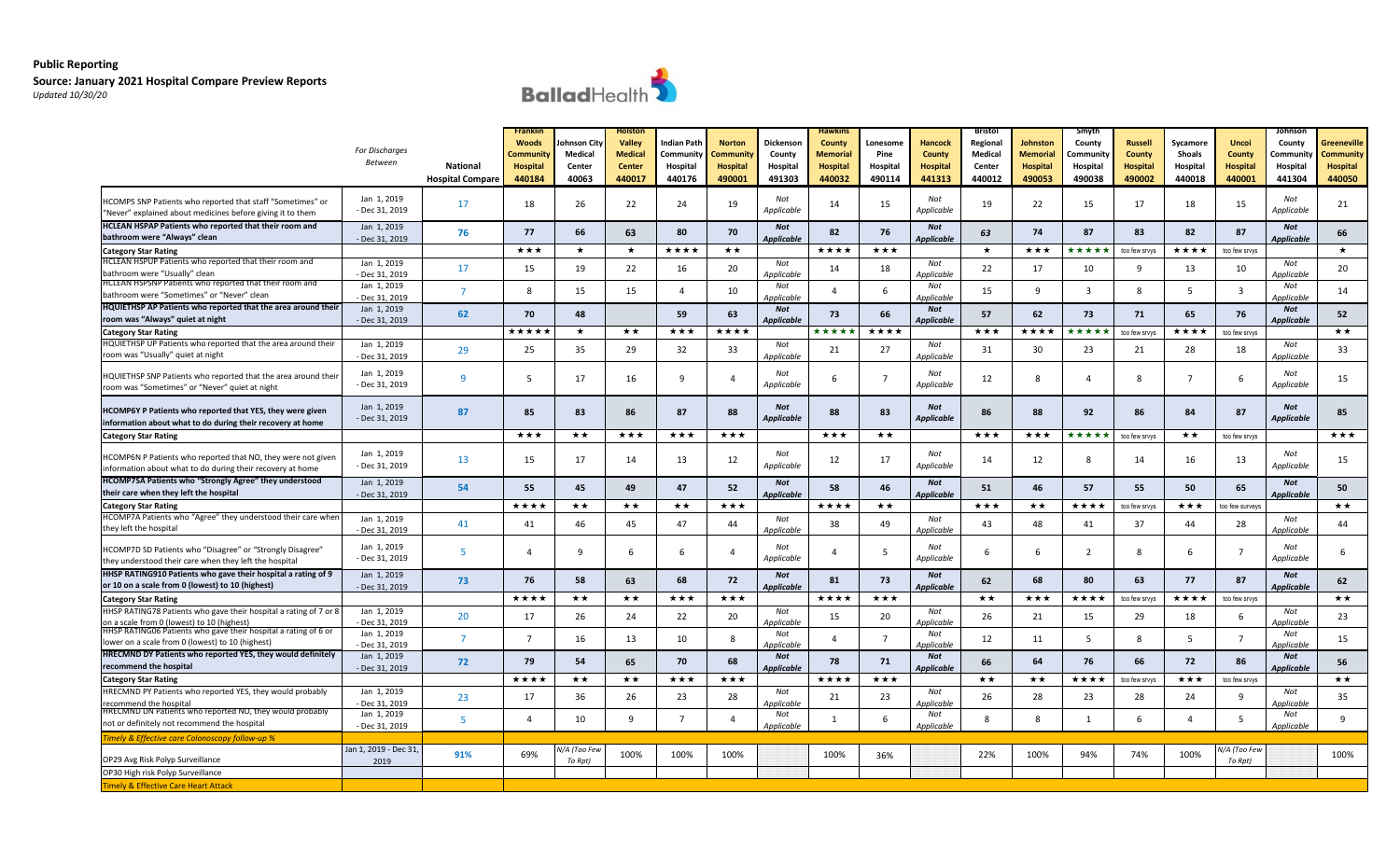# **Public Reporting**

### **Source: January 2021 Hospital Compare Preview Reports**  *Updated 10/30/20*



|                                                                                          | For Discharges<br><b>Between</b><br>Jan 1, 2019 | <b>National</b><br><b>Hospital Compare</b>                                                                  | Franklin<br><b>Woods</b><br>Communit<br>Hospital<br>440184 | ohnson City<br>Medical<br>Center<br>40063 | <b>Holston</b><br>Valley<br><b>Medical</b><br><b>Center</b><br>440017 | Indian Path<br>Community<br>Hospital<br>440176 | <b>Norton</b><br>.community<br><b>Hospital</b><br>490001 | Dickenson<br>County<br>Hospital<br>491303 | <b>Hawkins</b><br>County<br>Memorial<br><b>Hospital</b><br>440032 | Lonesome<br>Pine<br>Hospital<br>490114 | Hancock<br><b>County</b><br>Hospital<br>441313 | <b>Bristol</b><br>Regional<br>Medical<br>Center<br>440012 | Johnston<br>Memorial<br><b>Hospital</b><br>490053 | Smyth<br>County<br>.cmmunit\<br>Hospital<br>490038 | <b>Russell</b><br><b>County</b><br><b>Hospital</b><br>490002 | Sycamore<br>Shoals<br>Hospital<br>440018 | <b>Uncoi</b><br>County<br><b>Hospital</b><br>440001 | Johnson<br>County<br>Communit:<br>Hospital<br>441304 | Greeneville<br>Community<br><b>Hospital</b><br>440050 |
|------------------------------------------------------------------------------------------|-------------------------------------------------|-------------------------------------------------------------------------------------------------------------|------------------------------------------------------------|-------------------------------------------|-----------------------------------------------------------------------|------------------------------------------------|----------------------------------------------------------|-------------------------------------------|-------------------------------------------------------------------|----------------------------------------|------------------------------------------------|-----------------------------------------------------------|---------------------------------------------------|----------------------------------------------------|--------------------------------------------------------------|------------------------------------------|-----------------------------------------------------|------------------------------------------------------|-------------------------------------------------------|
| OP3b Median Time to Transfer AMI (Minutes)                                               | - Dec 31, 2019                                  | 58                                                                                                          | 55                                                         | V/A (Too Few<br>To Rpt)                   | I/A (Too Few<br>To Rpt)                                               | 122                                            | 92                                                       | 70                                        | 27                                                                | 60                                     | V/A (Too Few<br>To Rpt)                        | I/A (Too Few<br>To Rpt)                                   | I/A (Too Few<br>To Rpt)                           | 61                                                 | 47                                                           | 72                                       | 87                                                  | 72                                                   | 66                                                    |
| imely & Effective Care- Emergency Department (ED) Throughput                             |                                                 |                                                                                                             |                                                            |                                           |                                                                       |                                                |                                                          |                                           |                                                                   |                                        |                                                |                                                           |                                                   |                                                    |                                                              |                                          |                                                     |                                                      |                                                       |
| EDV Emergency Department Volume Category                                                 | Jan 1, 2019<br>- Dec 31, 2019                   | <b>Not Applicable</b>                                                                                       | Medium                                                     | High                                      | Very High                                                             | Medium                                         | Low                                                      | Low                                       | Low                                                               | Medium                                 | Low                                            | High                                                      | Medium                                            | Low                                                | Low                                                          | Medium                                   | Low                                                 | Low                                                  | Low                                                   |
| ED2b ED Decision to Transport (Minutes)                                                  | Jan 1, 2019<br>- Dec 31, 2019                   | All Categories = 101 Lor<br>$Vol = 62$<br>Medium<br>$Vol = 97$ High Vol =<br>118<br>Very High Vol:<br>134   |                                                            |                                           |                                                                       |                                                |                                                          |                                           |                                                                   |                                        |                                                |                                                           |                                                   |                                                    |                                                              |                                          |                                                     |                                                      |                                                       |
| OP18b Avg time ED arrival to discharge (Minutes)                                         | Jan 1, 2019<br>- Dec 31, 2019                   | All Categories = 142 Lo<br>$Vol = 117$<br>Mediur<br>$Vol = 146$<br>High Vol<br>173<br>Very High Vol:<br>169 | 154                                                        | 186                                       | 181                                                                   | 146                                            | 146                                                      | 106                                       | 112                                                               | 120                                    | 119                                            | 165                                                       | 173                                               | 92                                                 | 97                                                           | 123                                      | 118                                                 | 78                                                   | 136                                                   |
| OP22 Left without being seen                                                             | Jan 1, 2018 - Dec 31,<br>2018                   | 2%                                                                                                          | 1%                                                         | 1%                                        | 2%                                                                    | 1%                                             | 0%                                                       | 1%                                        | 1%                                                                | 1%                                     | 1%                                             | 2%                                                        | 1%                                                | 0%                                                 | 1%                                                           | 0%                                       | 0%                                                  | 1%                                                   | 2%                                                    |
| OP23 Head CT stroke patients                                                             | Jan 1, 2019<br>- Dec 31, 2019                   | 72%                                                                                                         | 67%                                                        | 71%                                       | 69%                                                                   | 36%                                            | 71%                                                      | 75%                                       | /A (Too Few<br>To Rpt)                                            | 89%                                    | N/A (Too Few<br>To Rpt)                        | 100%                                                      | 88%                                               | 50%                                                | 100%                                                         | 70%                                      | I/A (Too Few<br>To Rpt)                             | V/A (Too Few<br>To Rpt)                              | V/A (Too Few<br>To Rpt)                               |
| imely & Effective Care Preventive Care %                                                 |                                                 |                                                                                                             |                                                            |                                           |                                                                       |                                                |                                                          |                                           |                                                                   |                                        |                                                |                                                           |                                                   |                                                    |                                                              |                                          |                                                     |                                                      |                                                       |
| IMM3OP27 FACADHPCT HCW Influenza Vaccination                                             | Oct 1, 2019 - Mar<br>31, 2020                   | 91%                                                                                                         | 96%                                                        | 99%                                       | 99%                                                                   | 98%                                            | 98%                                                      | 96%                                       | 99%                                                               | 100%                                   | 98%                                            | 99%                                                       | 99%                                               | 95%                                                | 96%                                                          | 98%                                      | 97%                                                 |                                                      | 98%                                                   |
| mely & Effective Care Blood Clot Prevention & Treatment %                                |                                                 |                                                                                                             |                                                            |                                           |                                                                       |                                                |                                                          |                                           |                                                                   |                                        |                                                |                                                           |                                                   |                                                    |                                                              |                                          |                                                     |                                                      |                                                       |
| SEP-1 Severe Sepsis and Septic Shock                                                     | Jan 1, 2019 - Dec 31,<br>2019                   | 60%                                                                                                         | 62%                                                        | 67%                                       | 67%                                                                   | 74%                                            | 77%                                                      | I/A (Too Few<br>To Rpt)                   | 52%                                                               | 63%                                    | 55%                                            | 57%                                                       | 60%                                               | 86%                                                | 81%                                                          | 74%                                      | 54%                                                 |                                                      | 40%                                                   |
| mely & Effective Care Pregnancy & delivery care %                                        |                                                 |                                                                                                             |                                                            |                                           |                                                                       |                                                |                                                          |                                           |                                                                   |                                        |                                                |                                                           |                                                   |                                                    |                                                              |                                          |                                                     |                                                      |                                                       |
| <b>PC01 Elective Delivery</b>                                                            | Jan 1, 2019 - Dec 31,<br>2019                   | 2.0%                                                                                                        | 4.0%                                                       | 0.0%                                      | 0.0%                                                                  | 4%                                             | 3.0%                                                     | Not<br>Applicable                         | Not<br>Applicable                                                 | 4.0%                                   |                                                | 0.0%                                                      | 7.0%                                              | Not<br>Applicable                                  | Not<br>Applicable                                            | Not<br>Applicable                        | Not<br>Applicable                                   |                                                      | 0.0%                                                  |
| <b>Complications - Surgical Complications Rate</b>                                       |                                                 |                                                                                                             |                                                            |                                           |                                                                       |                                                |                                                          |                                           |                                                                   |                                        |                                                |                                                           |                                                   |                                                    |                                                              |                                          |                                                     |                                                      |                                                       |
| Hip and Knee Complications                                                               | Apr 1, 2016 - Mar<br>31, 2019                   | As Compared to<br><b>National Benchmark</b>                                                                 | Not<br>Applicable                                          | Same As<br>National                       | Same As<br>National                                                   | Same As<br>National                            | Not<br>Applicable                                        | Not<br>Applicable                         | Not<br>Applicable                                                 | Not<br>Applicable                      | Not<br>Applicable                              | Same As<br>National                                       | Same As<br>National                               | Same As<br>National                                | Not<br>Applicable                                            | Same As<br>National                      | Not<br>Applicable                                   | Not<br>Applicable                                    | I/A (Too Few<br>To Rpt)                               |
|                                                                                          |                                                 |                                                                                                             |                                                            | 2.5%                                      | 2.3%                                                                  | 3.3%                                           |                                                          |                                           |                                                                   |                                        |                                                | 2.1%                                                      | 2.9%                                              | 2.2%                                               |                                                              | 2.5%                                     |                                                     |                                                      |                                                       |
| PSI90 Complications / patient safety for selected indicators                             | Jul 1, 2017 - Jun 30,<br>2019                   | As Compared to<br><b>Vational Benchmarl</b>                                                                 | Same As<br>National                                        | Same As<br>National                       | <b>Norse Than</b><br>National                                         | Same As<br>National                            | Same As<br>National                                      | Not<br>Applicable                         | Same As<br>National                                               | Same As<br>National                    | Not<br>Applicable                              | Same As<br>National                                       | Same As<br>National                               | Same As<br>National                                | Same As<br>National                                          | Same As<br>National                      | Same As<br>National                                 | Not<br>Applicable                                    | Same As<br>National                                   |
|                                                                                          |                                                 |                                                                                                             | 0.91                                                       | 0.93                                      | 1.48                                                                  | 0.96                                           | 0.95                                                     |                                           | 0.98                                                              | 0.91                                   |                                                | 1.21                                                      | 0.87                                              | 0.91                                               | 0.97                                                         | 0.92                                     | 0.99                                                |                                                      | 0.91                                                  |
| PSI4SURG COMP Death rate among surgical patients with serious<br>treatable complications | Jul 1, 2017 - Jun 30,<br>2019                   | As Compared to<br><b>Vational Benchmark</b>                                                                 | Not<br>Applicable<br>(Too Few<br>Cases)                    | Same As<br>National                       | Same As<br>National                                                   | I/A (Too Few<br>To Rpt)                        | Not<br>Applicable                                        | Not<br>Applicable                         | Not<br>Applicable                                                 | Not<br>Applicable                      | Not<br>Applicable                              | Same As<br>National                                       | Same As<br>National                               | Not<br>Applicable                                  | Not<br>Applicable                                            | Not<br>Applicable                        | Not<br>Applicable                                   | Not<br>Applicable                                    | Not<br>Applicable                                     |
|                                                                                          |                                                 |                                                                                                             |                                                            | 192.29                                    | 154.73                                                                |                                                |                                                          |                                           |                                                                   |                                        |                                                | 195.89                                                    | 164.82                                            |                                                    |                                                              |                                          |                                                     |                                                      |                                                       |
| eadmissions & deaths 30 day rates of readmission %                                       |                                                 |                                                                                                             | Not                                                        |                                           |                                                                       |                                                |                                                          |                                           |                                                                   |                                        |                                                |                                                           |                                                   |                                                    |                                                              |                                          |                                                     |                                                      |                                                       |
| READM30 AMI Acute myocardial infarction (AMI) 30day<br>readmission rate                  | July 2016 - June<br>2019                        | As Compared to<br>National Benchmark                                                                        | Applicable<br>(Too Few<br>Cases)                           | Same As<br>National                       | Same As<br>National                                                   | Same As<br>National                            | Not<br>Applicable                                        | Not<br>Applicable                         | Not<br>Applicable                                                 | Not<br>Applicable                      | Not<br>Applicable                              | Same As<br>National                                       | Same As<br>National                               | Not<br>Applicable                                  | Not<br>Applicable                                            | Not<br>Applicable                        | Not<br>Applicable                                   | Not<br>Applicable                                    | Not<br>Applicable                                     |
|                                                                                          |                                                 |                                                                                                             |                                                            | 16.5%                                     | 16.4%                                                                 | 15.3%                                          |                                                          |                                           |                                                                   |                                        |                                                | 18.2%                                                     | 16.0%                                             |                                                    |                                                              |                                          |                                                     |                                                      |                                                       |
| READM30HF Heart Failure 30Day readmissions rate                                          | July 2016 - June<br>2019                        | As Compared to<br><b>Vational Benchmarl</b>                                                                 | Same As<br>National                                        | Same As<br>National                       | Same As<br>National                                                   | Same As<br>National                            | Same As<br>National                                      | Not<br>Applicable                         | Same As<br>National                                               | Same As<br>National                    | Not<br>Applicable                              | Same As<br>National                                       | Vorse Than<br>National                            | Same As<br>National                                | Same As<br>National                                          | Same As<br>National                      | Same As<br>National                                 | Not<br>Applicable                                    | Same As<br>National                                   |
|                                                                                          |                                                 |                                                                                                             | 23.3%                                                      | 21.7%                                     | 23.0%                                                                 | 22.5%                                          | 25.3%                                                    |                                           | 21.9%                                                             | 24.2%                                  |                                                | 23.3%                                                     | 27.9%                                             | 23.1%                                              | 22.7%                                                        | 23.7%                                    | 23.5%                                               |                                                      | 20.4%                                                 |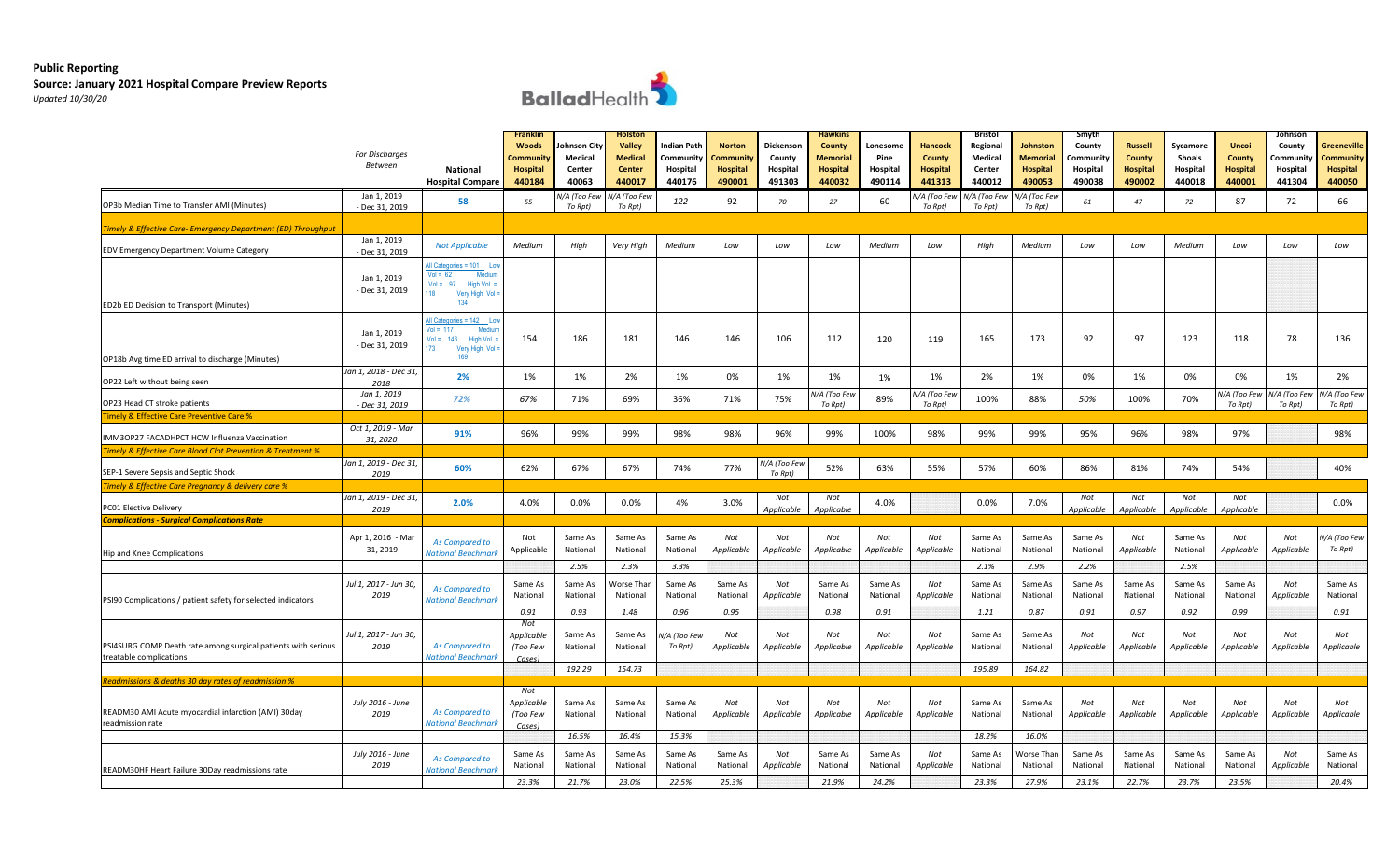

|                                                                                     | For Discharges<br>Between    | <b>National</b><br><b>Hospital Compare</b>  | <b>Franklin</b><br><b>Woods</b><br>ommunity:<br>Hospital<br>440184 | ohnson City<br>Medical<br>Center<br>40063 | <b>Holston</b><br><b>Valley</b><br><b>Medical</b><br><b>Center</b><br>440017 | Indian Path<br>Community<br>Hospital<br>440176 | <b>Norton</b><br>Community.<br><b>Hospital</b><br>490001 | Dickenson<br>County<br>Hospital<br>491303 | <b>Hawkins</b><br>County<br>Memorial<br>Hospital<br>440032 | Lonesome<br>Pine<br>Hospital<br>490114  | <b>Hancock</b><br>County<br><b>Hospital</b><br>441313 | <b>Bristol</b><br>Regional<br>Medical<br>Center<br>440012 | Johnston<br>Memoria<br><b>Hospital</b><br>490053 | Smyth<br>County<br>`ommunity<br>Hospital<br>490038 | <b>Russell</b><br><b>County</b><br><b>Hospital</b><br>490002 | Sycamore<br>Shoals<br>Hospital<br>440018 | <b>Uncoi</b><br><b>County</b><br><b>Hospital</b><br>440001 | Johnson<br>County<br>`ommunit<br>Hospital<br>441304 | Greeneville<br>Community<br><b>Hospital</b><br>440050 |
|-------------------------------------------------------------------------------------|------------------------------|---------------------------------------------|--------------------------------------------------------------------|-------------------------------------------|------------------------------------------------------------------------------|------------------------------------------------|----------------------------------------------------------|-------------------------------------------|------------------------------------------------------------|-----------------------------------------|-------------------------------------------------------|-----------------------------------------------------------|--------------------------------------------------|----------------------------------------------------|--------------------------------------------------------------|------------------------------------------|------------------------------------------------------------|-----------------------------------------------------|-------------------------------------------------------|
| READM30PN Pneumonia 30day readmission rate                                          | July 2016 - June<br>2019     | As Compared to<br>lational Benchman         | Same As<br>National                                                | Same As<br>National                       | Same As<br>National                                                          | Same As<br>National                            | Same As<br>National                                      | Not<br>Applicable                         | Same As<br>National                                        | Same As<br>National                     | Not<br>Applicable                                     | Norse Than<br>National                                    | Same As<br>National                              | Same As<br>National                                | Same As<br>National                                          | Same As<br>National                      | Same As<br>National                                        | Not<br>Applicable                                   | Same As<br>National                                   |
| READM30 STK Stroke 30day readmission rate                                           | July 2016 - June<br>2019     | As Compared to<br>Iational Benchmarl        | 16.1%<br>Not<br>Applicable                                         | 18.1%<br>Not<br>Applicable                | 17.1%<br>Not<br><i><b>Applicable</b></i>                                     | 17.1%<br>Not<br>Applicable                     | 17.1%<br>Not<br>Applicable                               | Not<br>Applicable                         | 17.1%<br>Not<br>Applicable                                 | 17.1%<br>Not<br>Applicable              | Not<br>Applicable                                     | 19.6%<br>Same As<br>National                              | 18.4%<br>Not<br>Applicable                       | 17.2%<br>Not<br>Applicable                         | 17.3%<br>Not<br>Applicable                                   | 17.5%<br>Not<br>Applicable               | 16.8%<br>Not<br>Applicable                                 | Not<br>Applicable                                   | 17.2%<br>Not<br>Applicable                            |
| READM30 COPD Chronic obstructive pulmonary disease 30day<br>readmission rate        | July 2016 - June<br>2019     | <b>As Compared to</b><br>Iational Benchmarl | Same As<br>National                                                | Same As<br>National                       | Same As<br>National                                                          | Same As<br>National                            | Same As<br>National                                      | Not<br>Applicable                         | Same As<br>National                                        | Same As<br>National                     | Not<br>Applicable                                     | Same As<br>National                                       | Same As<br>National                              | Same As<br>National                                | Same As<br>National                                          | Same As<br>National                      | Same As<br>National                                        | Not<br>Applicable                                   | Same As<br>National                                   |
| READM30 CABG Coronary artery bypass graft (CABG) surgery<br>30day readmission rate2 | July 2016 - June<br>2019     | As Compared to<br>Iational Benchmark        | 19.0%<br>Not<br>Applicable                                         | 18.1%<br>Same As<br>National              | 20.3%<br>Same As<br>National                                                 | 18.7%<br>Not<br>Applicable                     | 19.5%<br>Not<br>Applicable                               | Not<br>Applicable                         | 19.7%<br>Not<br>Applicable                                 | 18.6%<br>Not<br>Applicable              | Not<br>Applicable                                     | 20.4%<br>Same As<br>National                              | 19.9%<br>Not<br>Applicable                       | 19.8%<br>Not<br>Applicable                         | 19.5%<br>Not<br>Applicable                                   | 21.1%<br>Not<br>Applicable               | 19.9%<br>Not<br>Applicable                                 | Not<br>Applicable                                   | 20.3%<br>Not<br>Applicable                            |
| READM30 HIPKNEE 30day readmission rate following elective THA<br>' TKA              | July 2016 - June<br>2019     | As Compared to<br><b>ational Benchmark</b>  | Not<br>Applicable                                                  | 12.2%<br>Same As<br>National              | 13.0%<br>Same As<br>National                                                 | Same As<br>National                            | Not<br>Applicable                                        | Not<br>Applicable                         | Not<br>Applicable                                          | Not<br>Applicable                       | Not<br>Applicable                                     | 12.5%<br>Same As<br>National                              | Same As<br>National                              | Same As<br>National                                | Not<br>Applicable                                            | Same As<br>National                      | Not<br>Applicable                                          | Not<br>Applicable                                   | Same As<br>National                                   |
| READM30 HOSPWIDE 30day hospitalwide allcause unplanned<br>readmission               | uly 1, 2018 - Jun 30<br>2019 | As Compared to<br>lational Benchman         | Same As<br>National                                                | 4.2%<br>Same As<br>National               | 4.5%<br>Same As<br>National                                                  | 4.0%<br>Same As<br>National                    | Same As<br>National                                      | Not<br>Applicable                         | Same As<br>National                                        | Same As<br>National                     | Same As<br>National                                   | 3.7%<br>Same As<br>National                               | 3.7%<br>Same As<br>National                      | 3.7%<br>Same As<br>National                        | Same As<br>National                                          | 4.0%<br>Same As<br>National              | Same As<br>National                                        | Not<br>Applicable                                   | 4.3%<br>Same As<br>National                           |
| eadmissions & deaths 30 day death (mortality) rates %                               |                              |                                             | 15.3%                                                              | 15.8%                                     | 15.3%                                                                        | 15.9%                                          | 16.2%                                                    |                                           | 15.6%                                                      | 15.7%                                   | 15.7%                                                 | 16.1%                                                     | 16.0%                                            | 16.5%                                              | 16.9%                                                        | 15.5%                                    | 16.2%                                                      |                                                     | 15.5%                                                 |
| MORT30AMI Acute myocardial infarction (AMI) 30day mortality<br>rate                 | July 2016 - June<br>2019     | As Compared to<br>National Benchmark        | Not<br><i><b>Applicable</b></i><br>(Too Few<br>Cases)              | Same As<br>National                       | Same As<br>National                                                          | Same As<br>National                            | Same As<br>National                                      | Not<br>Applicable                         | Not<br>Applicable                                          | Same As<br>National                     | Not<br>Applicable                                     | Same As<br>National                                       | Same As<br>National                              | Not<br>Applicable                                  | Not<br>Applicable                                            | Same As<br>National                      | Not<br>Applicable                                          | Not<br>Applicable                                   | Not<br>Applicable                                     |
| MORT30HF Heart failure 30day mortality rate                                         | July 2016 - June<br>2019     | As Compared to<br><b>ational Benchmark</b>  | Same As<br>National                                                | 11.8%<br>Vorse Than<br>National           | 12.8%<br>Same As<br>National                                                 | 12.9%<br>Same As<br>National                   | 12.3%<br>Same As<br>National                             | Not<br>Applicable                         | Same As<br>National                                        | 13.5%<br>Same As<br>National            | Not<br>Applicable                                     | 12.3%<br>Same As<br>National                              | 12.6%<br>Same As<br>National                     | Same As<br>National                                | Same As<br>National                                          | 13.4%<br>Same As<br>National             | Not<br>Applicable                                          | Not<br>Applicable                                   | Same As<br>National                                   |
|                                                                                     |                              |                                             | 11.7%                                                              | 14.3%                                     | 9.7%                                                                         | 11.0%                                          | 12.2%                                                    |                                           | 13.1%                                                      | 12.6%                                   |                                                       | 9.2%                                                      | 11.3%                                            | 13.2%                                              | 12.3%                                                        | 11.5%                                    |                                                            |                                                     | 13.2%                                                 |
| MORT30PN Pneumonia 30day mortality rate                                             | July 2016 - June<br>2019     | As Compared to<br>lational Benchman         | Same As<br>National<br>17.1%                                       | Vorse Than<br>National<br>18.9%           | Same As<br>National<br>18.1%                                                 | Same As<br>National<br>13.1%                   | Same As<br>National<br>13.7%                             | Not<br>Applicable                         | Same As<br>National<br>15.7%                               | Same As<br>National<br>17.0%            | Same As<br>National<br>18.1%                          | Same As<br>National<br>15.5%                              | Same As<br>National<br>16.9%                     | Same As<br>National<br>13.7%                       | Same As<br>National<br>14.7%                                 | Same As<br>National<br>14.7%             | Same As<br>National<br>18.5%                               | Not<br>Applicable                                   | Same As<br>National<br>18.2%                          |
| MORT30STK Stroke 30day mortality rate                                               | July 2016 - June<br>2019     | As Compared to<br><b>Vational Benchmark</b> | Not<br>Applicable<br>(Too Few<br>Cases)                            | Vorse Than<br>National                    | Same As<br>National                                                          | /A (Too Few<br>To Rpt)                         | Same As<br>National                                      | Not<br>Applicable                         | Not<br>Applicable                                          | Not<br>Applicable<br>(Too Few<br>Cases) | Not<br>Applicable                                     | Worse Than<br>National                                    | Same As<br>National                              | Same As<br>National                                | Not<br>Applicable                                            | Same As<br>National                      | Not<br>Applicable                                          | Not<br>Applicable                                   | Same As<br>National                                   |
|                                                                                     |                              |                                             |                                                                    | 18.8%                                     | 13.2%                                                                        |                                                | 13.8%                                                    |                                           |                                                            |                                         |                                                       | 17.1%                                                     | 12.2%                                            | 13.9%                                              |                                                              | 13.3%                                    |                                                            |                                                     | 12.7%                                                 |
| MORT30 COPD 30day mortality rate COPD patients                                      | July 2016 - June<br>2019     | As Compared to<br><b>Vational Benchmark</b> | Same As<br>National                                                | Same As<br>National<br>9.7%               | Same As<br>National<br>9.0%                                                  | Same As<br>National<br>8.3%                    | Same As<br>National<br>7.1%                              | Not<br>Applicable                         | Same As<br>National<br>9.0%                                | Same As<br>National<br>9.1%             | Not<br>Applicable                                     | Same As<br>National<br>8.3%                               | Same As<br>National<br>9.2%                      | Same As<br>National<br>8.6%                        | Same As<br>National<br>7.8%                                  | Same As<br>National<br>8.4%              | Same As<br>National<br>7.0%                                | Not<br>Applicable                                   | Same As<br>National<br>8.5%                           |
| MORT30 CABG Coronary artery bypass graft surgery 30day<br>mortality rate            | July 2015 - June<br>2018     | As Compared to<br><b>Iational Benchmark</b> | 7.5%<br>Not<br>Applicable                                          | Same As<br>National                       | Same As<br>National                                                          | Not<br>Applicable                              | Not<br>Applicable                                        | Not<br>Applicable                         | Not<br>Applicable                                          | Not<br>Applicable                       | Not<br>Applicable                                     | Same As<br>National                                       | Not<br>Applicable                                | Not<br>Applicable                                  | Not<br>Applicable                                            | Not<br>Applicable                        | Not<br>Applicable                                          | Not<br>Applicable                                   | Not<br>Applicable                                     |
| Ise of medical imaging Outpatient imaging efficiency %                              |                              |                                             |                                                                    | 3.7%                                      | 4.3%                                                                         |                                                |                                                          |                                           |                                                            |                                         |                                                       | 3.3%                                                      |                                                  |                                                    |                                                              |                                          |                                                            |                                                     |                                                       |